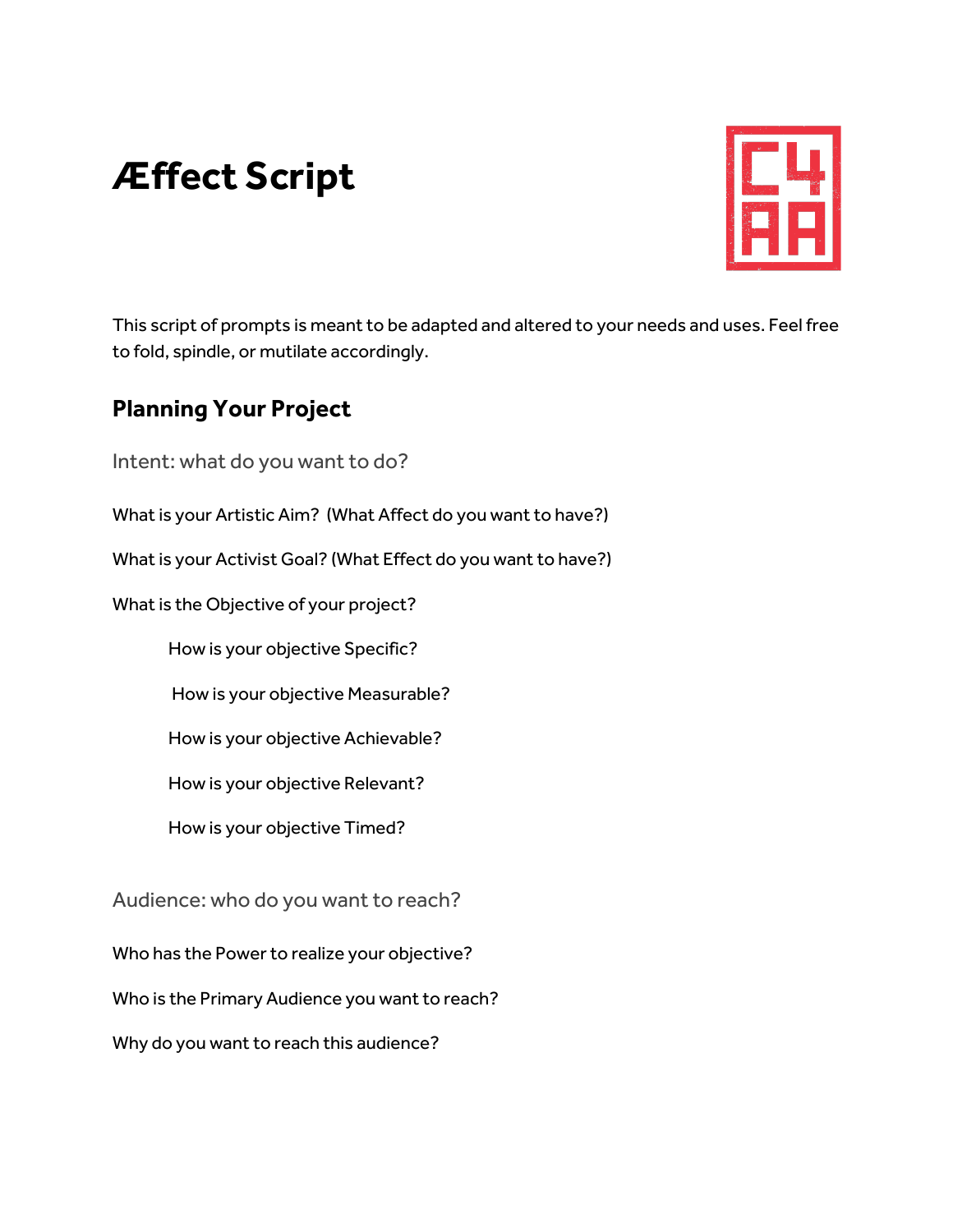What do you want your primary audience to Think?

What do you want your primary audience to Feel?

What do you want your primary audience to Do?

Who is your Secondary Audience?

Why do you want to reach this audience?

What do you want your secondary audience to Think? What do you want your secondary audience to Feel? What do you want your secondary audience to Do?

Who might be an Unintended Audience?

Why do you need to consider this audience?

What do you want your unintended audience to Think?

What do you want your unintended audience to Feel?

What do you want your unintended audience to Do?

Ethics: how do you want to act?

What are the core values that make up your Ethical Code?

How will you apply your ethical Code to your project?

### **Planning Your Intervention**

Intervention: what do you want to create?

What is your idea for an Intervention?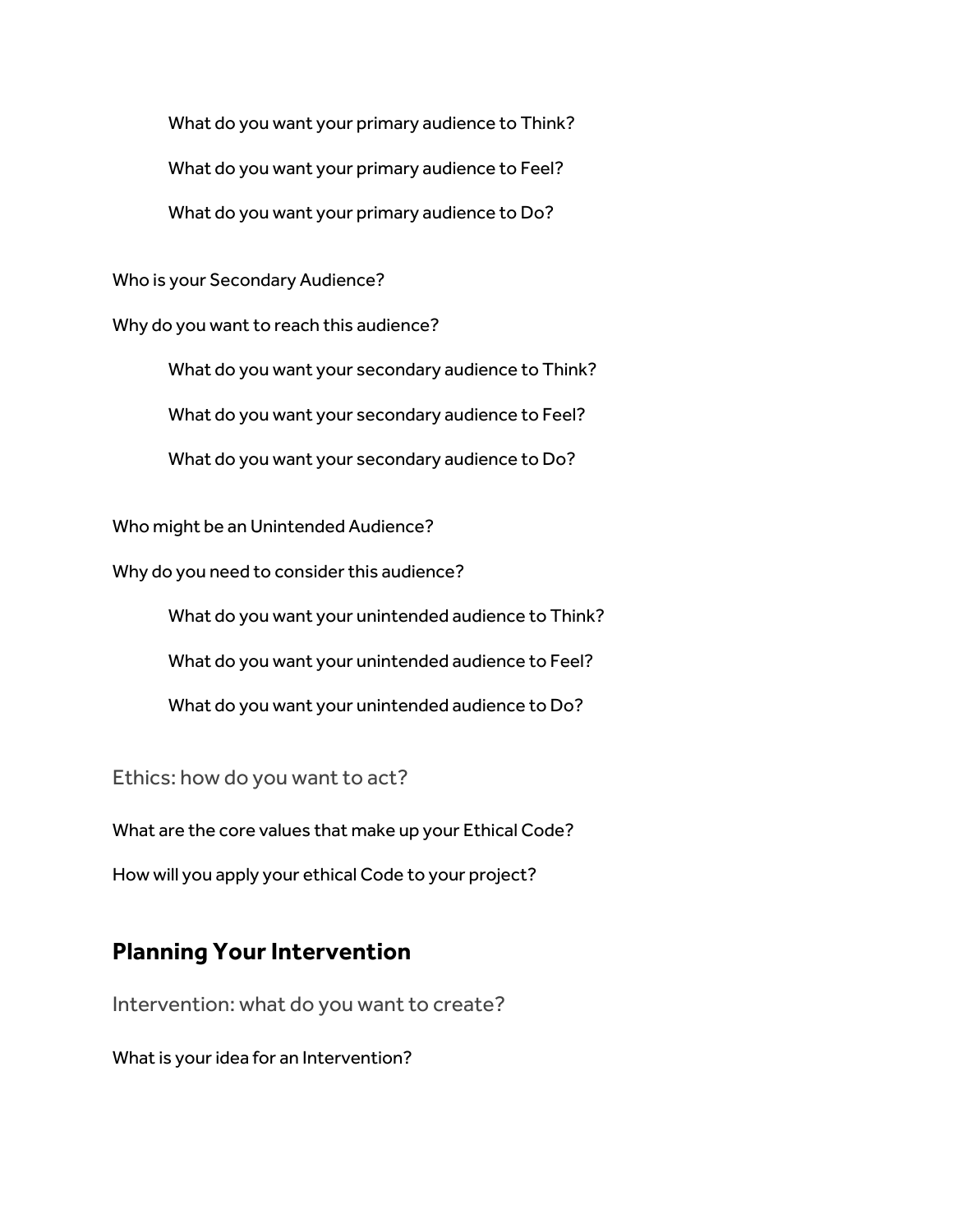How will your intervention get you closer to your artistic aims? How will your intervention get you closer to your activist goals? How will your intervention get you closer to your objective?

How will your intervention address your primary audience?

How will your intervention address your secondary audience?

How will your intervention address your unintended audience?

How will your intervention meet your ethical code?

Measures: how will you know if it worked?

How will you know if your project is a success?

What evaluation tools will you use to know if your project is a success?

What will you hope to learn from each of these?

How will you know if your intervention reached your primary audience in the ways you intended?

How will you know what they are Thinking? How will you know what they are Feeling? How will you know what they are Doing?

What evaluation tools will you use?

What will you learn from these?

How will you know if your intervention reached your secondary audience? How will you know what they are Thinking? How will you know what they are Feeling? How will you know what they are Doing?

What evaluation tools will you use?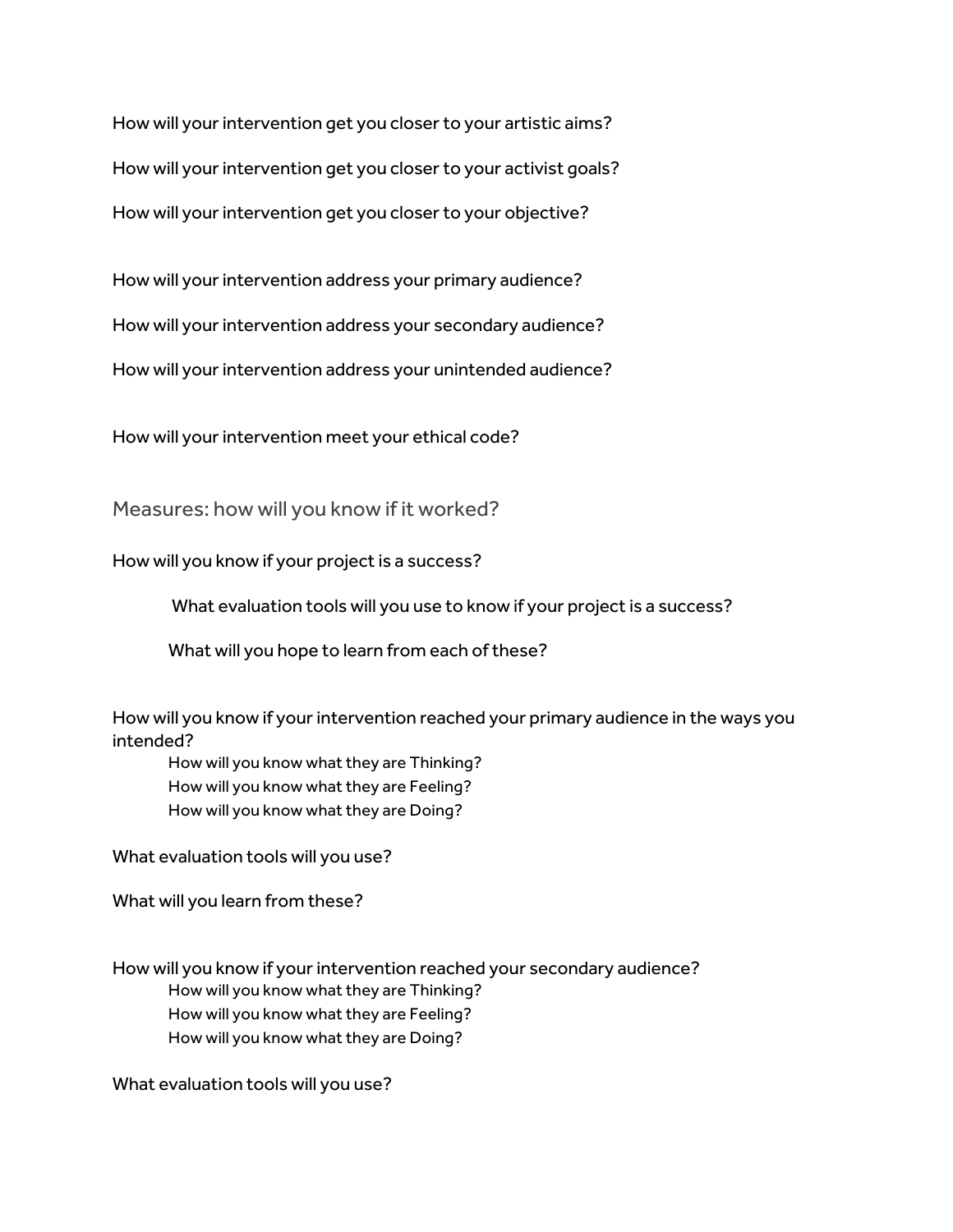What will you learn from these?

How will you know if your intervention reached your unintended audience? How will you know what they are Thinking? How will you know what they are Feeling? How will you know what they are Doing?

What evaluation tools will you use?

What will you learn from these?

What is your overall Evaluation Plan?

# **After Your Intervention**

Impact: did it work?

What happened? (Describe as many details as you can think of)

What did you feel?

What surprised you?

Impact: did you reach your audiences?

How do you know if you reached your primary audience?

What was your primary audience thinking?

How do you know this?

What was your primary audience feeling?

How do you know this?

What was your primary audience doing?

How do you know this?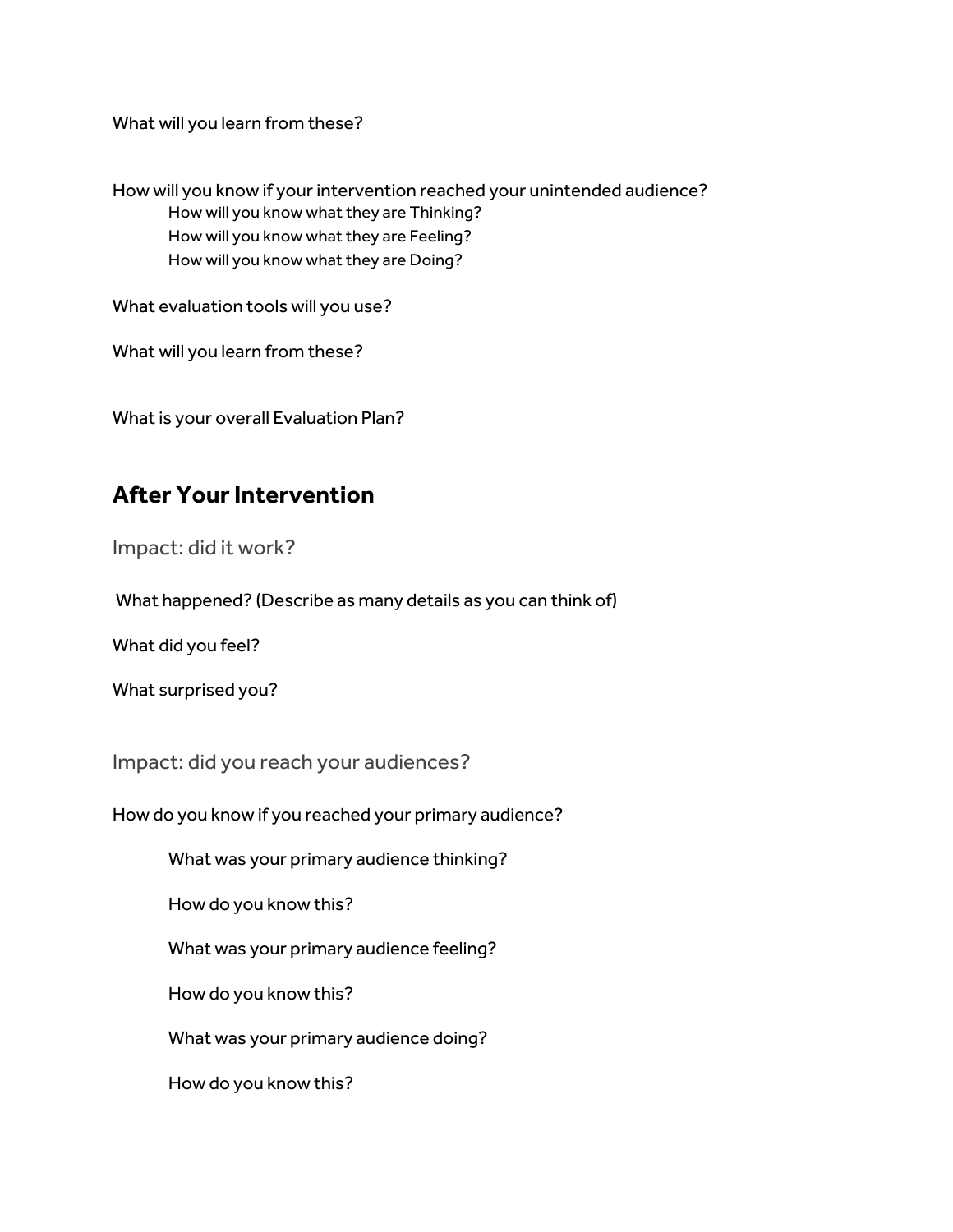How do you know if you reached your secondary audience?

What was your secondary audience thinking?

How do you know this?

What was your secondary audience feeling?

How do you know this?

What was your secondary audience doing?

How do you know this?

Who did your unintended audience turn out to be?

What was your unintended audience thinking?

How do you know this?

What was your unintended audience feeling?

How do you know this??

What was your unintended audience doing?

How do you know this?

Impact: was it ethical?

How did your creative process and product follow your ethical code?

How did your creative process and product fall short of your ethical code?

Impact: what was its long term impact?

What might be the long term æffects of your project?

How might you evaluate these?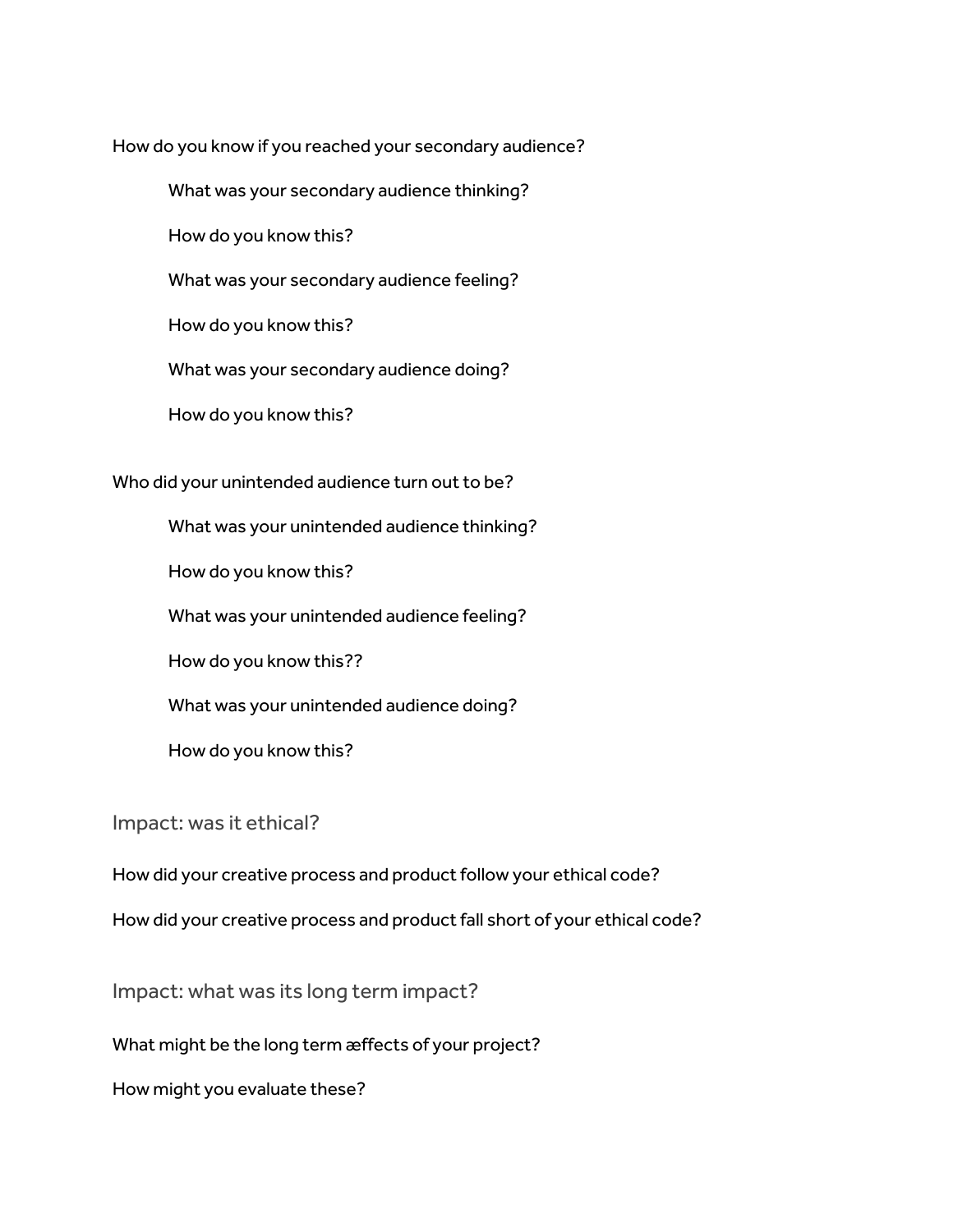Impact: did you reach your aims, goals, and objectives? Given your original objective, how does your outcome compare to your intent? Given your artistic aim, how does your outcome compare to your intent? Given your activist goal, how does your outcome compare to your intent?

### Next Steps

Iteration: what comes next?

Knowing what you know now, how might you change your project? What do you want to do next?